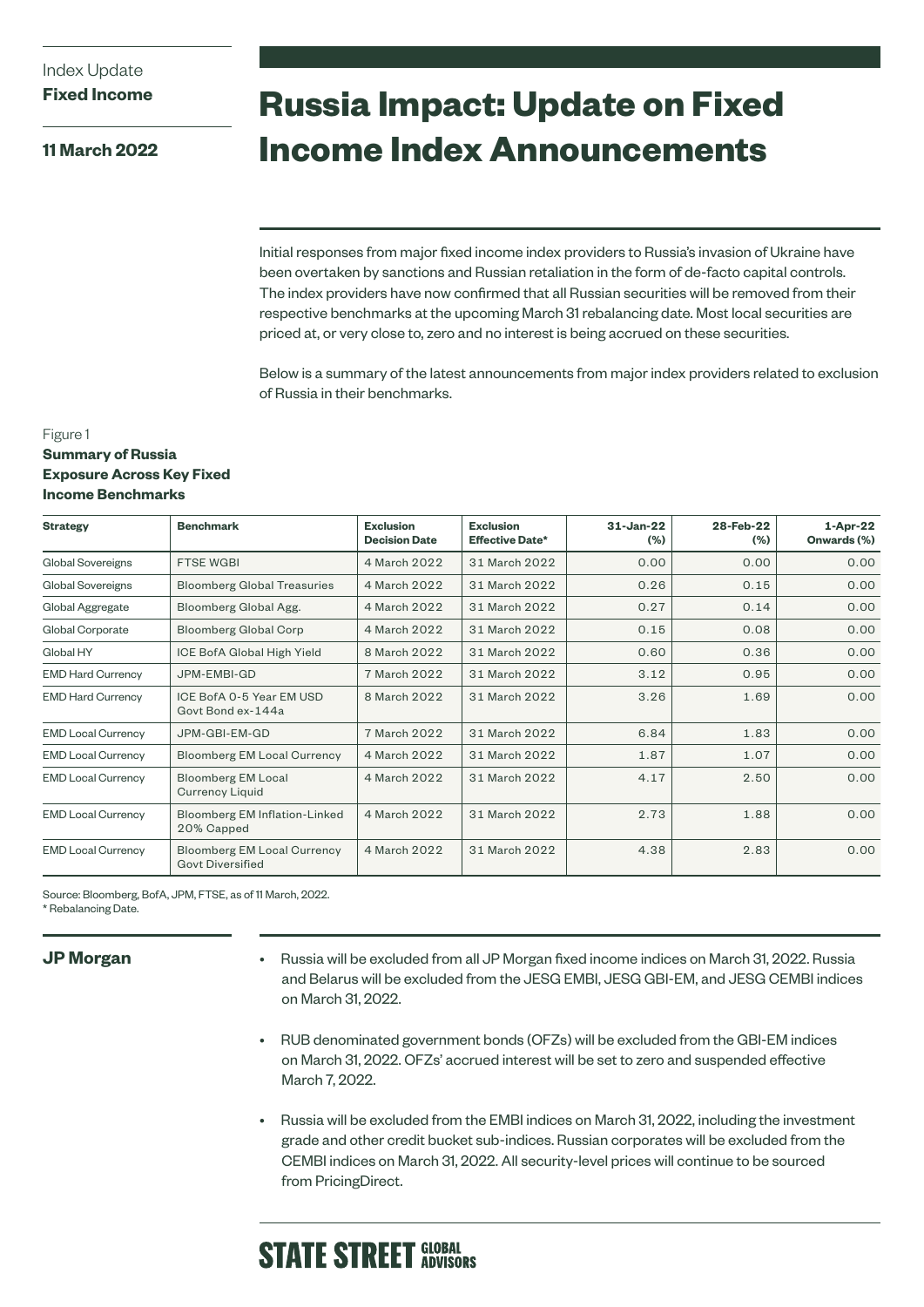| <b>Bloomberg</b> | All index securities with a country of risk of Russia will exit the indices, including applicable<br>high yield and emerging market indices, at March month-end at a valuation of near zero.<br>All coupon payments will be deemed suspended in the March returns universe.                                                                                            |
|------------------|------------------------------------------------------------------------------------------------------------------------------------------------------------------------------------------------------------------------------------------------------------------------------------------------------------------------------------------------------------------------|
| <b>ICE</b>       | All debt with Russia as its country of risk will be excluded from all ICE indices beginning with<br>$\bullet$<br>the March 31, 2022 rebalancing.                                                                                                                                                                                                                       |
|                  | All local currency RUB-denominated Russian securities will be marked at zero, without cash<br>$\bullet$<br>and accrued beginning March 9, 2022.                                                                                                                                                                                                                        |
|                  | Foreign currency Russian securities will continue to use evaluated prices for as long as ICE's<br>$\bullet$<br>pricing provider, PRD, can continue to evaluate them. If evaluations become unavailable the<br>securities will be marked at zero. Any cash or accrued interest will be removed from all foreign<br>currency Russian securities beginning March 9, 2022. |
| <b>FTSE</b>      | All ruble and non-ruble denominated Russian government bonds, and hard currency bonds<br>٠<br>issued by Russian domiciled issuers will be excluded from all FTSE fixed income indices,<br>effective as of March 2022 month-end.                                                                                                                                        |
|                  | The price and accrued interest for all ruble-denominated government bonds, hard currency<br>domestic ("RU" ISINs) government bonds and explicitly sanctioned Russian entities will be set                                                                                                                                                                              |

to zero, effective as of March 7, 2022.